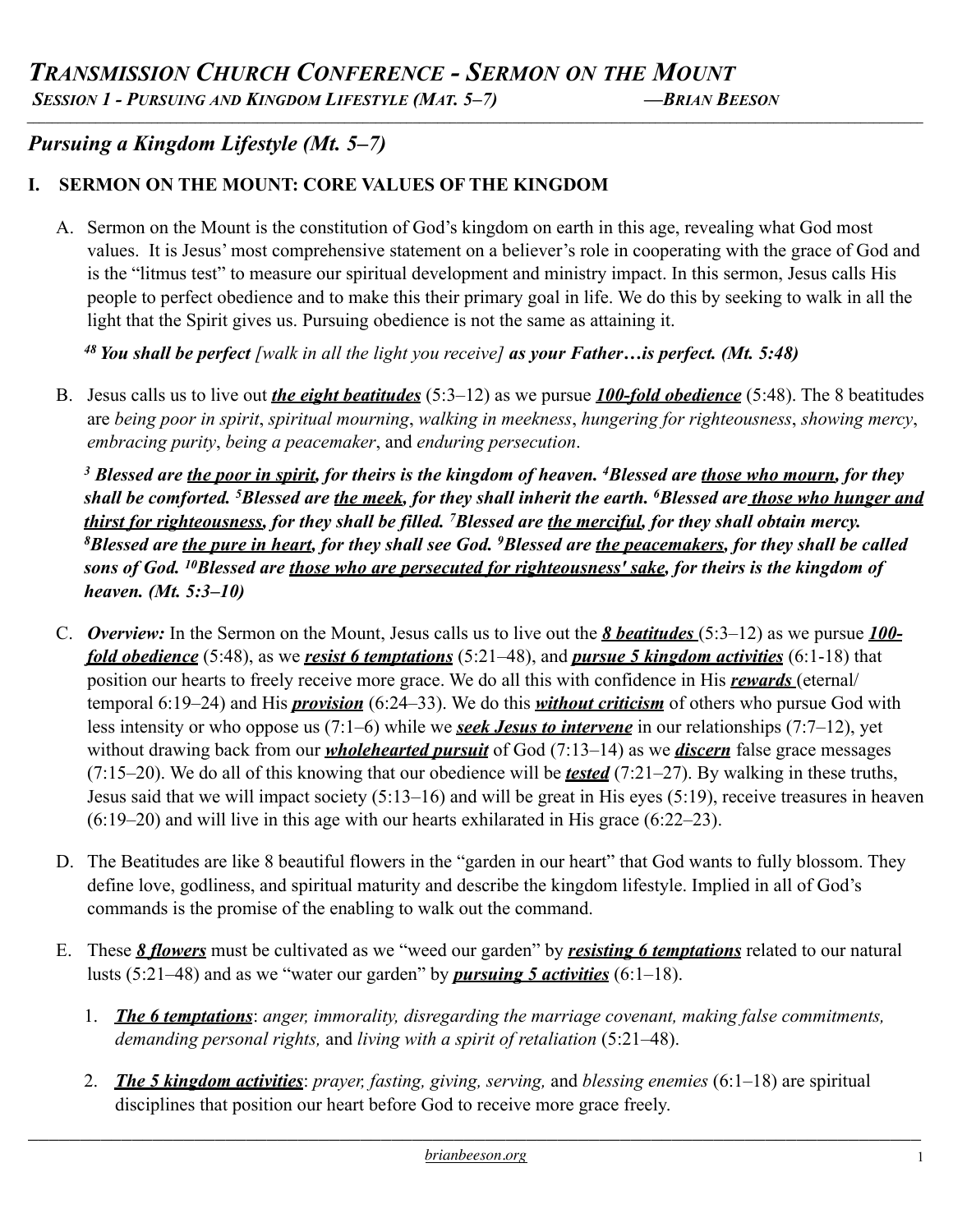### **II. THE SERMON OF THE MOUNT AND THE GOSPEL OF GRACE**

A. Some believers think that grace has removed the necessity to obey any teachings because they are the "Law". In actuality the NT has 1050 commands while the OT has 613. Jesus was not abolishing *the moral law*, but teaching the original intent of the law so that we can cooperate with the grace of God offered us in our salvation (Mat. 5:17). The other aspects of the Jewish law are not required to keep. The apostles did not require Gentile believers to follow *the ceremonia*l and *civic aspects* of the Law of Moses (Acts 15:20, 24–29), including sacrifices, religious festivals, cities of refuge, etc...

*\_\_\_\_\_\_\_\_\_\_\_\_\_\_\_\_\_\_\_\_\_\_\_\_\_\_\_\_\_\_\_\_\_\_\_\_\_\_\_\_\_\_\_\_\_\_\_\_\_\_\_\_\_\_\_\_\_\_\_\_\_\_\_\_\_\_\_\_\_\_\_\_\_\_\_\_\_\_\_\_\_\_\_\_\_\_\_\_\_\_\_\_\_\_\_\_\_\_\_\_\_\_\_\_\_\_\_\_\_\_\_\_\_\_\_\_\_\_\_\_\_\_\_\_\_\_\_\_\_\_\_\_\_\_\_\_\_\_\_\_\_\_\_\_*

*17 "Do not think that I came to destroy the Law… I did not come to destroy but to fulfill. (Mat. 5:17)* 

B. What Jesus is teaching is *the culture of Heaven*. This will be the pervading culture in the coming age when Jesus reigns on the earth (Isa. 2:2-4; Micah 4:2; Isa. 42:1; Ps. 25:3–5). He will continue to give and teach God's ways and uphold them in righteousness (Gen. 49:10; Isa. 33:22; Ps. 19:7–11). The beatitudes reflect the culture in Heaven as they reflect the Father and His heart (Rev. 22:14–15; Psalm 50:2).

*2 Many people shall come and say, "Come, and let us go up to the mountain of the Lord, To the house of the God of Jacob; He [Jesus in the coming age] will teach us His ways, and we shall walk in His paths." For out of Zion [Jerusalem] shall go forth the law and the word of the Lord from Jerusalem. (Isa. 2:4)* 

*The Lord is well pleased for His righteousness' sake; He will exalt the law and make it honorable. (Isa. 42:1)* 

C. When we seek to keep the commands of Jesus, empowered by the Spirit, we demonstrate our love towards Him and grow in grace. (John 14:15, 21-23; 15:10; 1 John 2:3–6; Mat. 5:48; 16:24)

 *15 If you love Me, keep My commandments. (John 14:15)* 

*4 He who says, "I know Him," and does not keep His commandments, is a liar, and the truth is not in him. 5 But whoever keeps His word, truly the love of God is perfected in him… (1 John 2:4-5)* 

- D. Following Jesus' teachings on the Sermon of the Mount requires an understanding of our salvation.
	- 1. *Our legal position*—*justification* (we have been saved), past tense, focused on our spirit (Rom. 3:21–31; 2 Cor. 5:17–21; Eph. 2:8–10). A billion years from now, we will never be more righteous than we are now. We have the same righteousness that Jesus Himself possesses before the Father (1 Cor. 1:30; Isa. 53:11)

### *21 But now the righteousness of God apart from the law [earning it] is revealed, being witnessed by the Law and the Prophets (Rom. 3:21)*

*8 For by grace you have been saved through faith, and that not of yourselves; it is the gift of God, 9 not of works, lest anyone should boast. (Eph. 2:8-9)*

2. *Our living condition*—*sanctification (we are being saved)*, present tense, focused on our soul (Rom. 6:11– 13; 8:5; 13; 2 Cor. 6:1; Titus 2:11–12; Rom. 5:3–4, 21). Our soul includes our mind, will and emotions Sanctification involves our participation with the grace freely offered, including cultivating a life in the Spirit and abstaining from corrupting lusts of the world.

*1 We…together with Him also plead with you not to receive the grace of God in vain. (2 Cor. 6:1)*